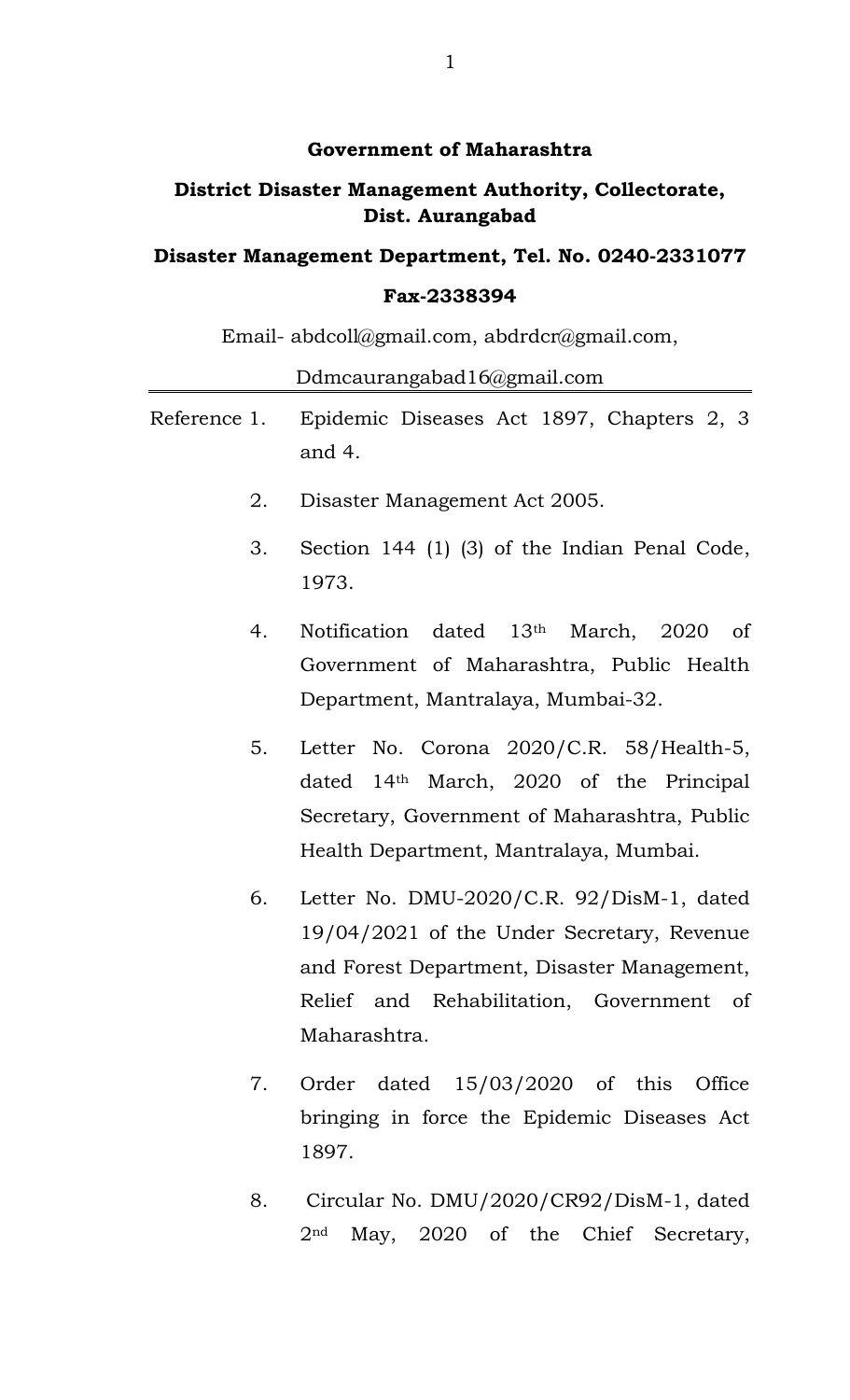Government of Maharashtra and Orders dated 4th April 2021, 5th April 2021 and 13th April 2021 (MISSION BEGIN AGAIN)

- 9. Prohibitory orders dated 03/04/2021, 05/04/2021 and 9th April 2021 of this Office under section 144 of the Criminal Procedure Code, 1973.
- 10. Order bearing O. No. 2021/DDM/D.I. Cell/Desk-230, dated 05/04/2021, 09/04/2021, 14/04/2021, 16/04/2021,
- 18/04/2020 of this Office and Government Orders dated 20/04/2021 and 22/04/2021. 11.
- 12. Government Order No. DMU/2020/CR-92/ DisM-1, dated 29/04/2021 and Order dated 30/04/2021 this Office and Government Orders dated 12/05/2021 and 30/05/2021.
- 13. Government Order No. DMU/2020/CR-92/ DisM-1, dated 04/06/2021.

O. No. 2021/DDM/D.I. Cell/Desk-339 Dt. 05/06/2021

#### **O R D E R**

Levels of Restriction for Breaking The Chain of COVID-19 Infection Order

Whereas, in spite of applying some emergency measures to contain spread of Corona Virus and to bring the same under control vide order dated September 2020 and the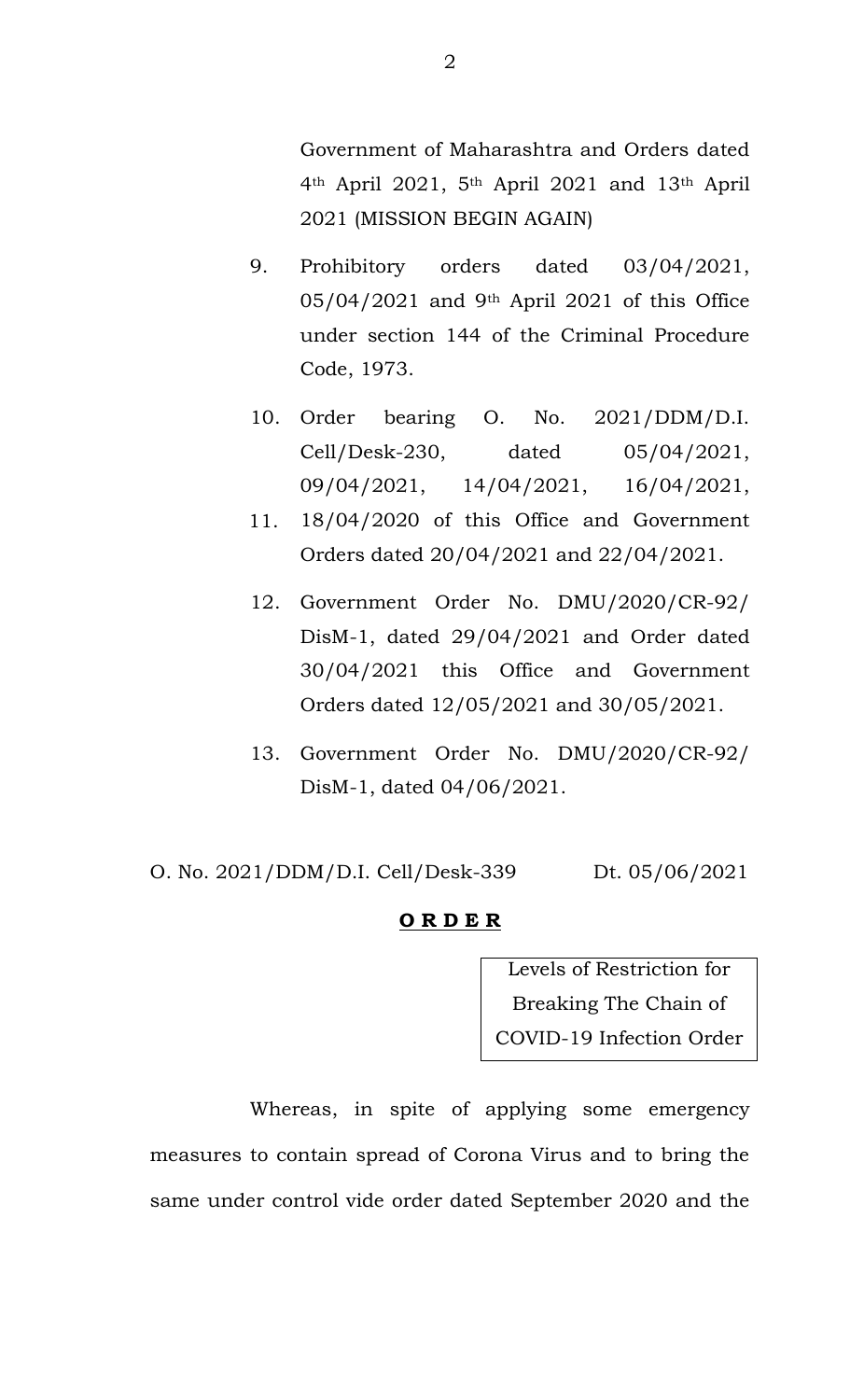orders passed from time to time thereafter by the Chairman, State Executive Committee while exercising the powers conferred under the Disaster Management Act 2005 and the order at Reference No. 13, spread of Corona Virus is increasing and therefore, it has been directed to implement COVID-19 Prohibitory Measures vide order dated 4th June, 2021 passed by exercising the powers conferred under the Epidemic Diseases Act 1897, Chapter 2 and all other relevant provisions of the Disaster Management Act 2005 read with section 2 of the Epidemic Diseases Act 1897.

Whereas, as per the directions issued by the Chief Secretary, Maharashtra State vide Reference No. 13 on the date 4th June, 2021, by taking into consideration the Covid-19 related restrictive situation in Aurangabad Municipal Corporation areas and on the basis of the medical report received, percentage of patients (positivity) is 2.24 per cent and percentage of Occupancy Oxygen Bed is 22.19 in Aurangabad Municipal Corporation areas and therefore, at present the Aurangabad Municipal Corporation area is at Level-1 position as per government classification.

Vide the Reference No. 13, the Government has conferred powers on the Disaster Management Authority (District Disaster Management Authority-DDMA) to take

3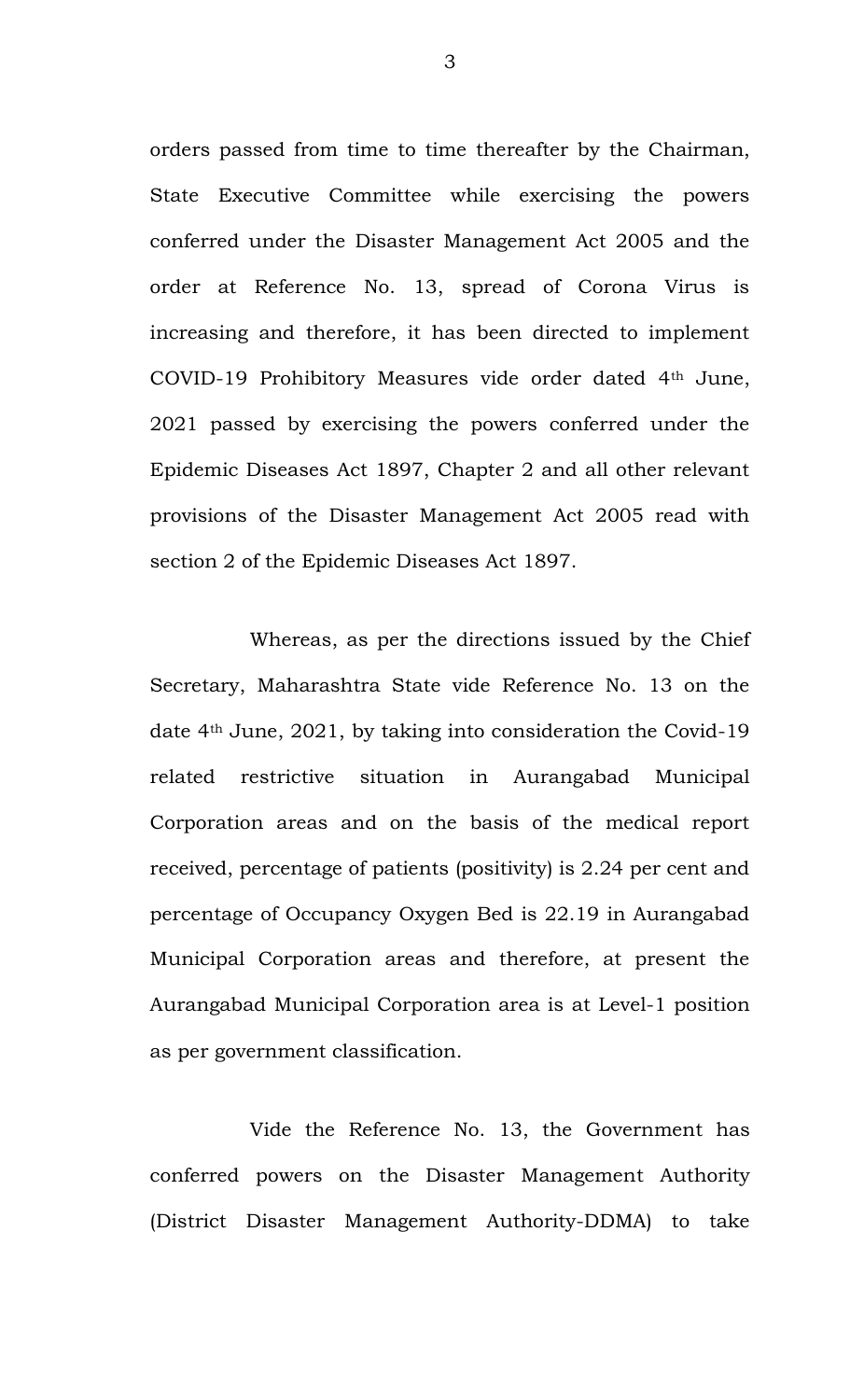decision for Covid-19 at local level in Aurangabad Municipal Corporation areas to Break the Chain and to contain spread of Corona Virus. Accordingly, under the joint signatures of the Collector and Chairman, District Disaster Management Authority and the Commissioner of Police, Aurangabad City and the Commissioner and Administrator, Aurangabad Municipal Corporation, the revised order is being put in force by relaxing the restrictions as follows from 7.00 am on the date 07.06.2021 till further order.

| Sr.            | Particulars            | Instructions regarding restriction                   |  |
|----------------|------------------------|------------------------------------------------------|--|
| No.            |                        |                                                      |  |
| 1.             |                        | Essential goods and Will be permitted to remain open |  |
|                | related<br>services    | regularly subject to the condition                   |  |
|                | business and shops     | following important<br>0f                            |  |
|                |                        | instructions of the Government of                    |  |
|                |                        | India with regard to COVID, e.g.                     |  |
|                |                        | using mask, distance of six feet,                    |  |
|                |                        | use of sanitizer and use of safety                   |  |
|                |                        | implements such as face shield                       |  |
|                |                        | per requirement, taking<br>as                        |  |
|                |                        | necessary measure for providing                      |  |
|                |                        | electronic payment facility and                      |  |
|                |                        | following S.O.P.                                     |  |
| $\overline{2}$ | Non-essential          | goods Will be permitted to remain open               |  |
|                | and services related   | regularly subject to the condition                   |  |
|                | all the businesses and | of<br>following<br>important                         |  |
|                | shops                  | instructions of the Government of                    |  |
|                |                        | India with regard to COVID, e.g.                     |  |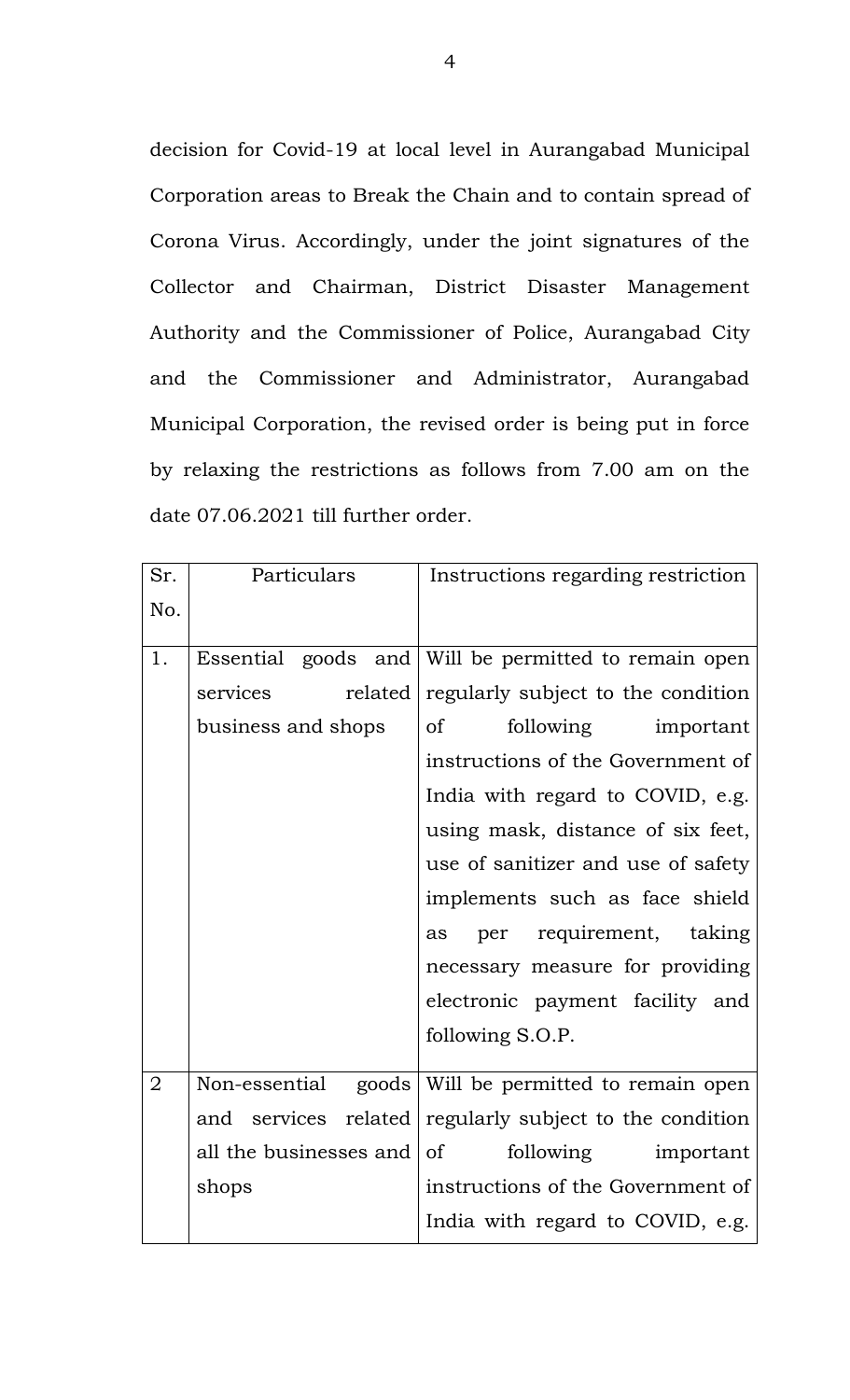|    |          | using mask, distance of six feet,                       |  |
|----|----------|---------------------------------------------------------|--|
|    |          | use of sanitizer and use of safety                      |  |
|    |          | implements such as face shield                          |  |
|    |          | per requirement, taking<br>as                           |  |
|    |          | necessary measure for providing                         |  |
|    |          | electronic payment facility and                         |  |
|    |          | following S.O.P.                                        |  |
| 3  |          | Malls/Cinema Halls/   Will be permitted to remain open  |  |
|    | Theatres | regularly subject to the condition                      |  |
|    |          | following important<br>of                               |  |
|    |          | instructions of the Government of                       |  |
|    |          | India with regard to COVID, e.g.                        |  |
|    |          | using mask, distance of six feet,                       |  |
|    |          | use of sanitizer and use of safety                      |  |
|    |          | implements such as face shield                          |  |
|    |          | per requirement, taking<br>as                           |  |
|    |          | necessary measure for providing                         |  |
|    |          | electronic payment facility and                         |  |
|    |          | following S.O.P.                                        |  |
| 4. |          | Restaurants, Hotels, Will be permitted to remain open   |  |
|    |          | Canteens, Shivbhojan regularly subject to the condition |  |
|    | Plate    | of<br>following important                               |  |
|    |          | instructions of the Government of                       |  |
|    |          | India with regard to COVID, e.g.                        |  |
|    |          | using mask, distance of six feet,                       |  |
|    |          | use of sanitizer and use of safety                      |  |
|    |          | implements such as face shield                          |  |
|    |          | per requirement, taking<br>as                           |  |
|    |          | necessary measure for providing                         |  |
|    |          | electronic payment facility and                         |  |
|    |          | following S.O.P.                                        |  |
|    |          |                                                         |  |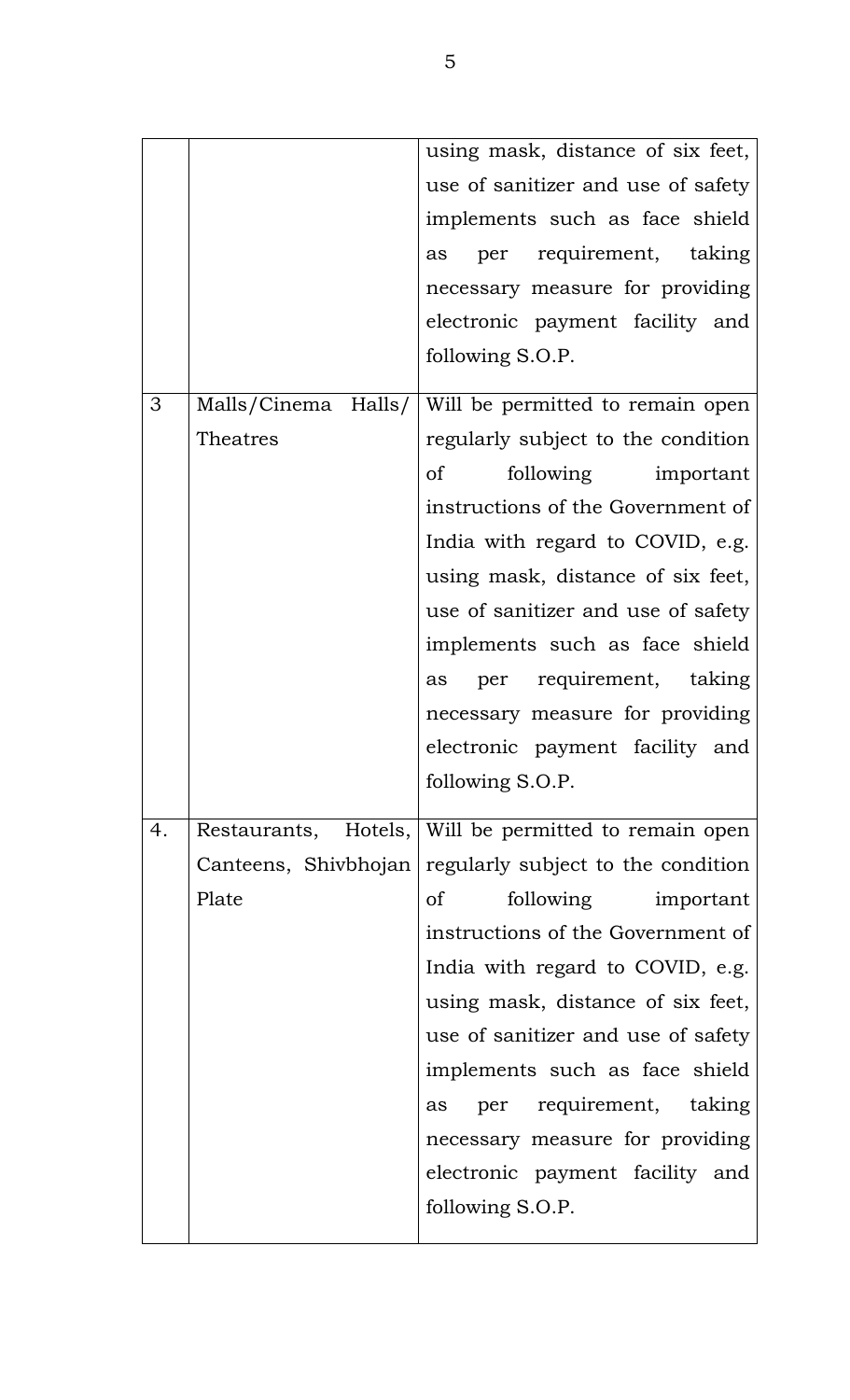| 5. |                    | Public places/ play   Will be permitted to remain open   |
|----|--------------------|----------------------------------------------------------|
|    |                    | grounds, open spaces, regularly subject to the condition |
|    | gardens/ parks, of | following important                                      |
|    |                    | Morning Walk and instructions of the Government of       |
|    | cycling            | India with regard to COVID, e.g.                         |
|    |                    | using mask, distance of six feet,                        |
|    |                    | use of sanitizer and use of safety                       |
|    |                    | implements such as face shield                           |
|    |                    | as per requirement and following                         |
|    |                    | S.O.P.                                                   |
| 6. | Private            | As per the directions of the                             |
|    | establishments     | Government Order dated 4th June                          |
|    |                    | 2021, all establishments such as                         |
|    |                    | offices of private banks,                                |
|    |                    | insurance, pharmaceutical                                |
|    |                    | companies, micro finance                                 |
|    |                    | institutes and non-banking                               |
|    |                    | financial institutes, etc. will                          |
|    |                    | remain open regularly with 100                           |
|    |                    | percent capacity upto the office                         |
|    |                    | hours. However, it shall<br>be                           |
|    |                    | necessary to follow<br>the                               |
|    |                    | conditions of the important                              |
|    |                    | instructions of the Government of                        |
|    |                    | India with regard to COVID, e.g.                         |
|    |                    | using mask, distance of six feet,                        |
|    |                    | use of sanitizer and use of safety                       |
|    |                    | implements such as face shield                           |
|    |                    | as per requirement and following                         |
|    |                    | S.O.P.                                                   |
| 7. | Office attendance  | As per the directions of the                             |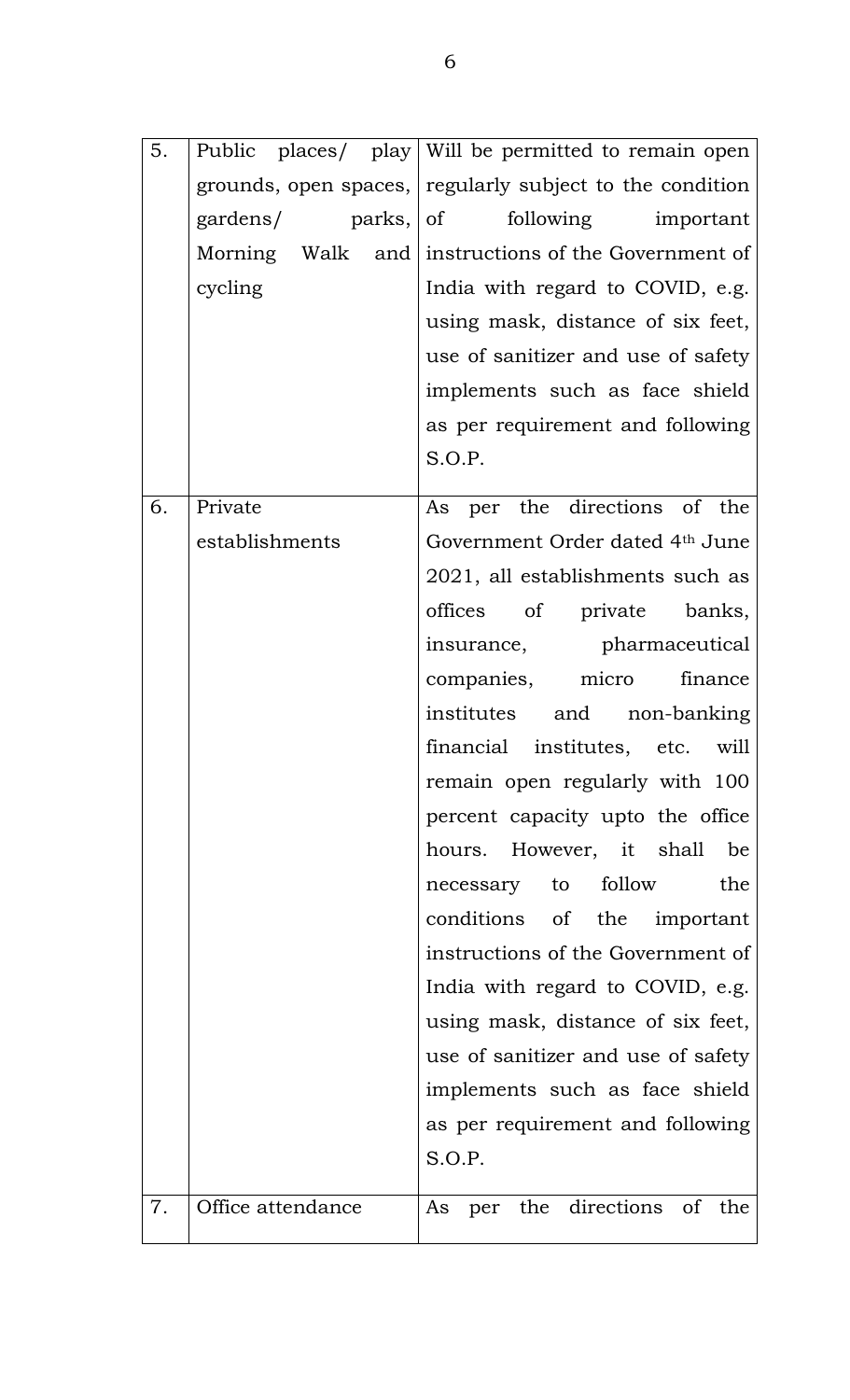|    | Government/Semi-    | Government Order dated 4th June    |  |
|----|---------------------|------------------------------------|--|
|    | Government/ Private | 2021, all establishments will      |  |
|    |                     | remain open regularly with 100     |  |
|    |                     | percent capacity upto the office   |  |
|    |                     | hours. However, it shall be        |  |
|    |                     | necessary to follow<br>the         |  |
|    |                     | conditions of the important        |  |
|    |                     | instructions of the Government of  |  |
|    |                     | India with regard to COVID, e.g.   |  |
|    |                     | using mask, distance of six feet,  |  |
|    |                     | use of sanitizer and use of safety |  |
|    |                     | implements such as face shield     |  |
|    |                     | as per requirement and following   |  |
|    |                     | S.O.P.                             |  |
| 8. | Sports              | Will be permitted subject to the   |  |
|    |                     |                                    |  |
|    |                     | condition of following important   |  |
|    |                     | instructions of the Government of  |  |
|    |                     | India with regard to COVID, e.g.   |  |
|    |                     | using mask, distance of six feet,  |  |
|    |                     | use of sanitizer and use of safety |  |
|    |                     | implements such as face shield     |  |
|    |                     | as per requirement, and following  |  |
|    |                     | S.O.P.                             |  |
| 9. | Shooting            | Shooting will be permitted         |  |
|    |                     | subject to the condition of        |  |
|    |                     | following important instructions   |  |
|    |                     | of the Government of India with    |  |
|    |                     | regard to COVID, e.g. using        |  |
|    |                     | mask, distance of six feet, use of |  |
|    |                     | sanitizer and use of safety        |  |
|    |                     | implements such as face shield     |  |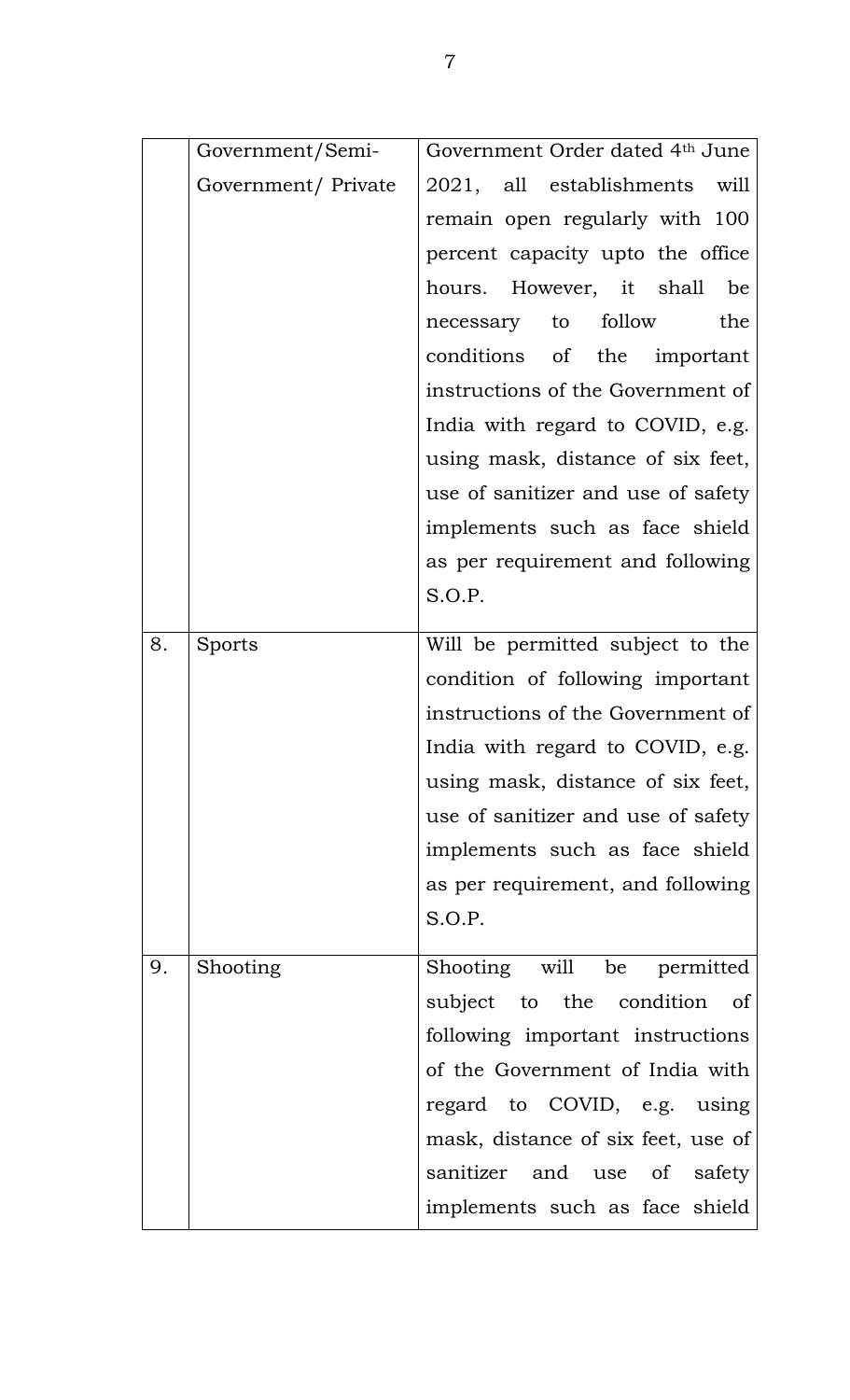|     |                    | as per requirement, and following<br>S.O.P.    |
|-----|--------------------|------------------------------------------------|
|     |                    |                                                |
| 10. |                    | Gathering, social, Will be permitted regularly |
|     | cultural,          | subject to the condition of                    |
|     | entertainment      | following important instructions               |
|     | programmes         | of the Government of India with                |
|     |                    | regard to COVID, e.g. using                    |
|     |                    | mask, distance of six feet, use of             |
|     |                    | sanitizer and use of safety                    |
|     |                    | implements such as face shield                 |
|     |                    | as per requirement, and following              |
|     |                    | S.O.P.                                         |
| 11. | Marriage functions | Will be permitted regularly                    |
|     |                    | subject to the condition of                    |
|     |                    | following important instructions               |
|     |                    | of the Government of India with                |
|     |                    | regard to COVID, e.g. using                    |
|     |                    | mask, distance of six feet, use of             |
|     |                    | sanitizer and use of safety                    |
|     |                    | implements such as face shield                 |
|     |                    | as per requirement, and following              |
|     |                    | S.O.P.                                         |
|     |                    |                                                |
| 12. | Funerals           | be permitted regularly<br>Will                 |
|     |                    | subject to the condition of                    |
|     |                    | following important instructions               |
|     |                    | of the Government of India with                |
|     |                    | regard to COVID, e.g. using                    |
|     |                    | mask, distance of six feet, use of             |
|     |                    | sanitizer and use of safety                    |
|     |                    | implements such as face shield                 |
|     |                    | as per requirement, and following              |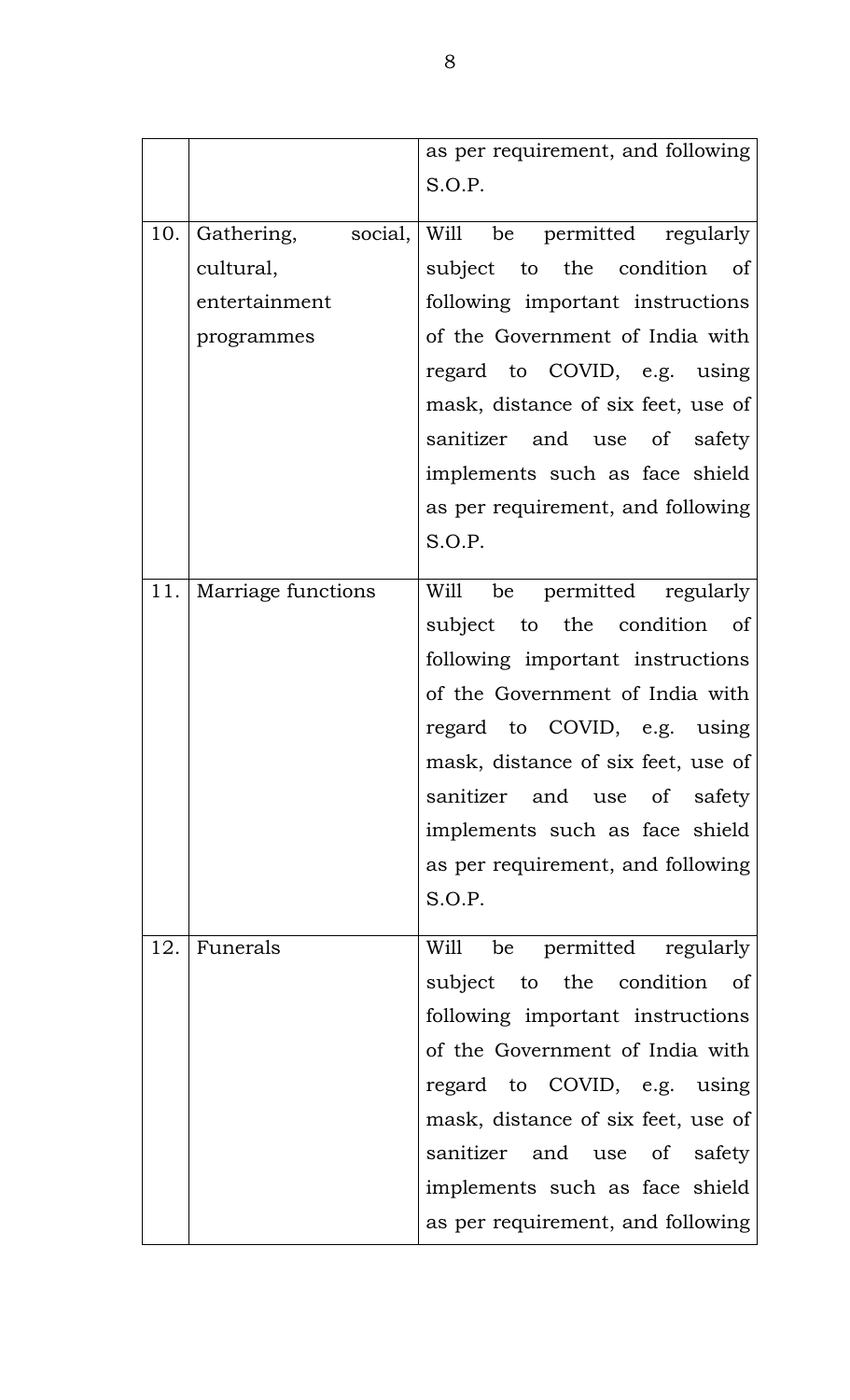|     |                                                                                                                 | S.O.P.                                                                                                                                                                                                                                                                                                                 |
|-----|-----------------------------------------------------------------------------------------------------------------|------------------------------------------------------------------------------------------------------------------------------------------------------------------------------------------------------------------------------------------------------------------------------------------------------------------------|
|     | 13.   Meetings/elections,<br>Body<br>General<br>Meetings of local<br>bodies and<br>$CO-$<br>operative societies | Will be permitted regularly<br>subject to the condition of<br>following important instructions<br>of the Government of India with<br>regard to COVID, e.g. using<br>mask, distance of six feet, use of<br>sanitizer and use of safety<br>implements such as face shield<br>as per requirement, and following<br>S.O.P. |
| 14. | Construction                                                                                                    | Will be permitted regularly<br>subject to the condition of<br>following important instructions<br>of the Government of India with<br>regard to COVID, e.g. using<br>mask, distance of six feet, use of<br>sanitizer and use of safety<br>implements such as face shield<br>as per requirement, and following<br>S.O.P. |
| 15. | Agriculture<br>matters                                                                                          | related Will be permitted regularly<br>subject to the condition of<br>following important instructions<br>of the Government of India with<br>regard to COVID, e.g. using<br>mask, distance of six feet, use of<br>sanitizer and use of safety<br>implements such as face shield<br>as per requirement, and following   |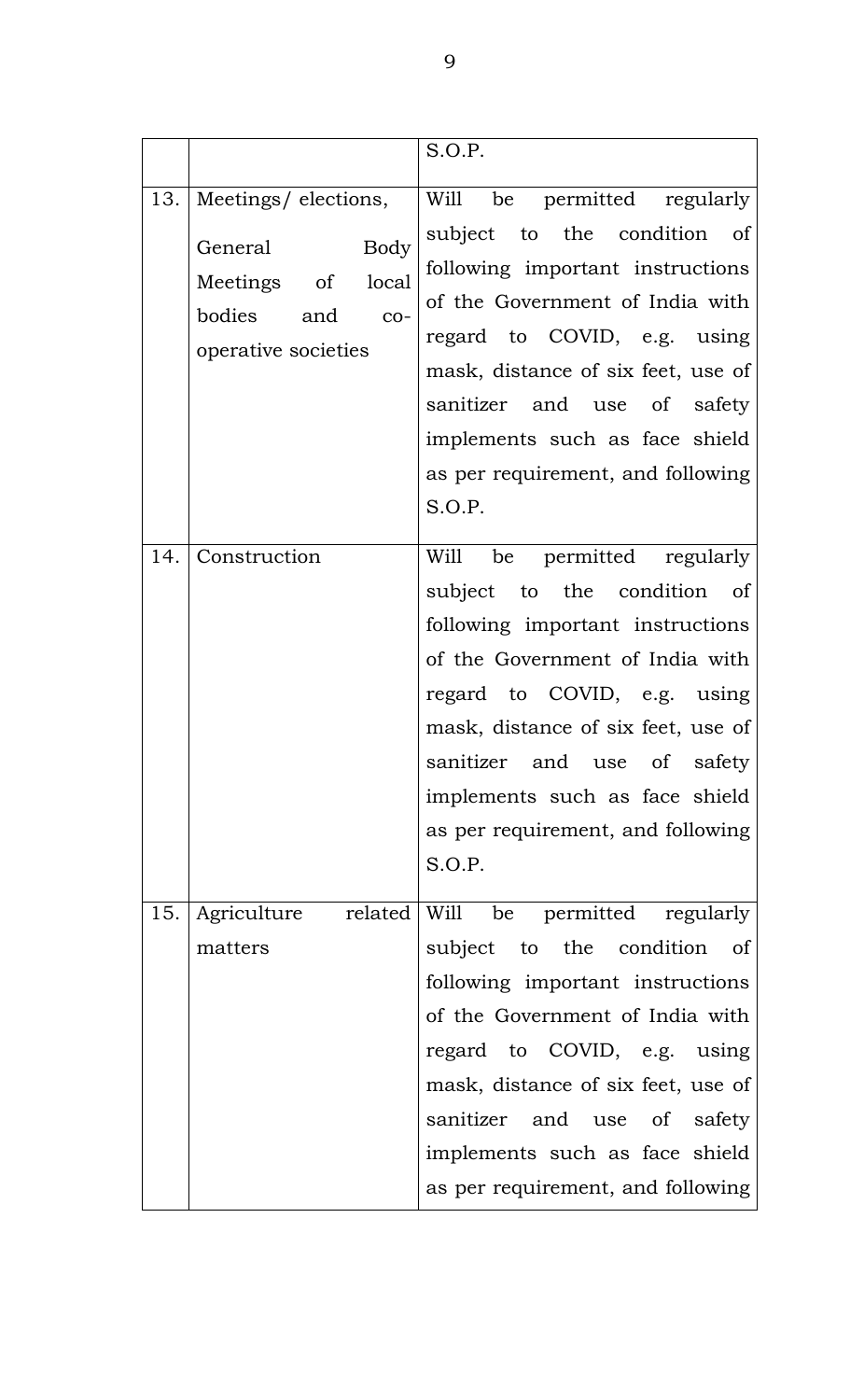|     |                        | S.O.P.                               |  |
|-----|------------------------|--------------------------------------|--|
|     |                        |                                      |  |
| 16. | E-Commerce<br>goods    | Will be permitted regularly          |  |
|     | and services           | subject to the condition of          |  |
|     |                        | following important instructions     |  |
|     |                        | of the Government of India with      |  |
|     |                        | regard to COVID, e.g. using          |  |
|     |                        | mask, distance of six feet, use of   |  |
|     |                        | sanitizer and use of safety          |  |
|     |                        | implements such as face shield       |  |
|     |                        | as per requirement, and following    |  |
|     |                        | S.O.P.                               |  |
| 17. | Gathering              | Not applicable.                      |  |
|     | prohibition/curfew     |                                      |  |
| 18. | Gym/Saloon/Beauty      | Will be permitted to remain open     |  |
|     | Parlour/Spa/           | regularly subject to the condition   |  |
|     | <b>Wellness Centre</b> | <sub>of</sub><br>following important |  |
|     |                        | instructions of the Government of    |  |
|     |                        | India with regard to COVID, e.g.     |  |
|     |                        | using mask, distance of six feet,    |  |
|     |                        | use of sanitizer and use of safety   |  |
|     |                        | implements such as face shield       |  |
|     |                        | per requirement, taking<br>as        |  |
|     |                        | necessary measure for providing      |  |
|     |                        | electronic payment facility and      |  |
|     |                        | following S.O.P.                     |  |
| 19. | Public Bus Transport   | Passengers will be permitted to      |  |
|     |                        | travel with full seating capacity,   |  |
|     |                        | but they will not be permitted to    |  |
|     |                        | travel by standing. Further, it      |  |
|     |                        | shall be binding to follow the       |  |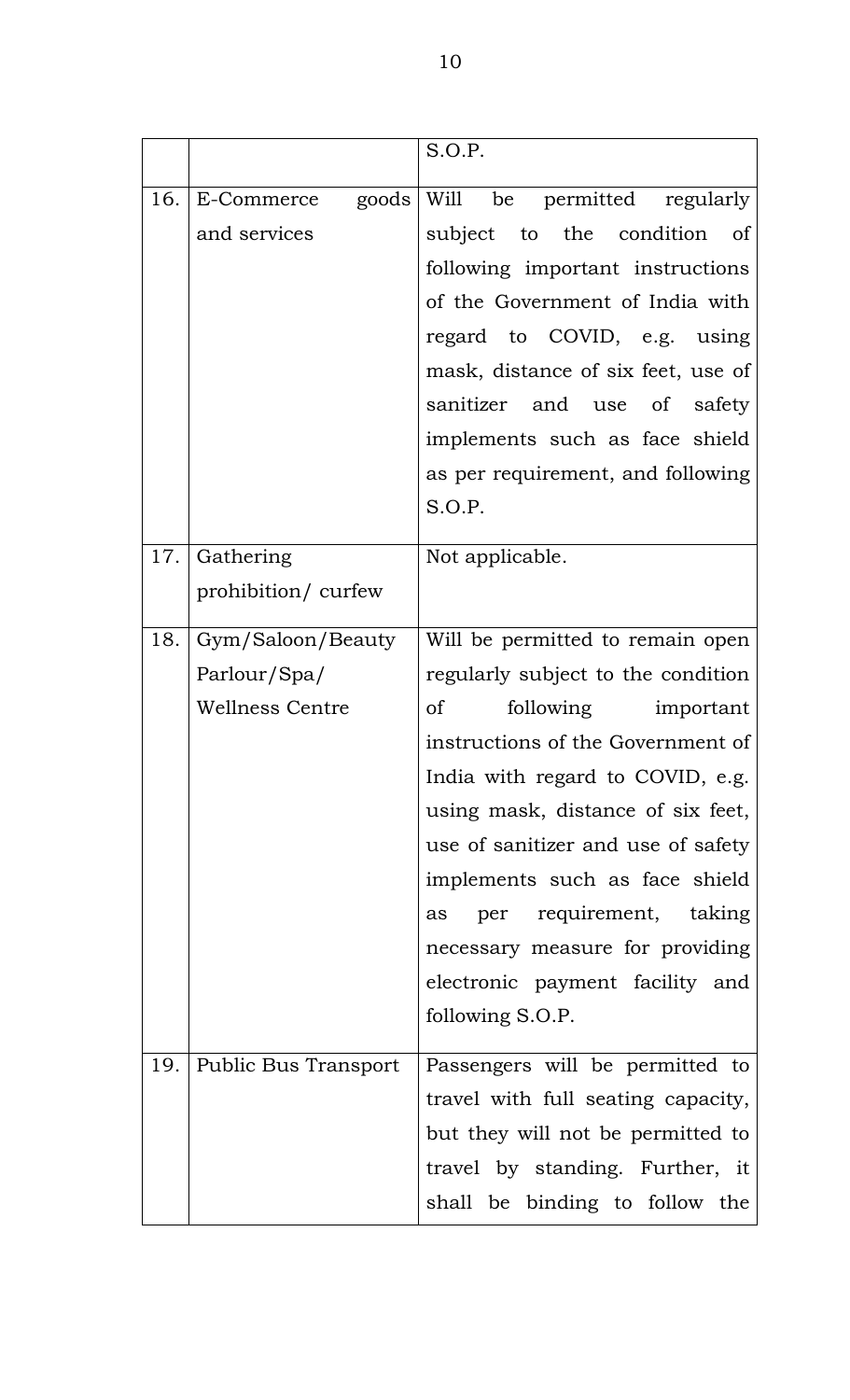|     |                          | condition of following important                      |
|-----|--------------------------|-------------------------------------------------------|
|     |                          | instructions of the Government of                     |
|     |                          | India with regard to COVID, e.g.                      |
|     |                          | using mask, distance of six feet,                     |
|     |                          | use of sanitizer and use of safety                    |
|     |                          | implements such as face shield                        |
|     |                          | as per requirement and following                      |
|     |                          | S.O.P.                                                |
| 20. |                          | Cargo transportation Will be permitted regularly full |
|     | services                 | (with $\vert$ time. However, it shall be binding      |
|     | three<br>maximum         | follow the condition of<br>to                         |
|     | persons)                 | following important instructions                      |
|     |                          | of the Government of India with                       |
|     |                          | regard to COVID, e.g. using                           |
|     |                          | mask, distance of six feet, use of                    |
|     |                          | sanitizer and use of safety                           |
|     |                          | implements such as face shield                        |
|     |                          | as per requirement and following                      |
|     |                          | S.O.P.                                                |
| 21. | Inter                    | district Passengers will be permitted to              |
|     | passengers               | travel travel with full seating capacity,             |
|     | (private car, taxi, bus) | but they will not be permitted to                     |
|     | and train                | travel by standing. Further, it                       |
|     |                          | shall be binding to follow the                        |
|     |                          | condition of following important                      |
|     |                          | instructions of the Government of                     |
|     |                          | India with regard to COVID, e.g.                      |
|     |                          | using mask, distance of six feet,                     |
|     |                          | use of sanitizer and use of safety                    |
|     |                          | implements such as face shield                        |
|     |                          | as per requirement and following                      |
|     |                          |                                                       |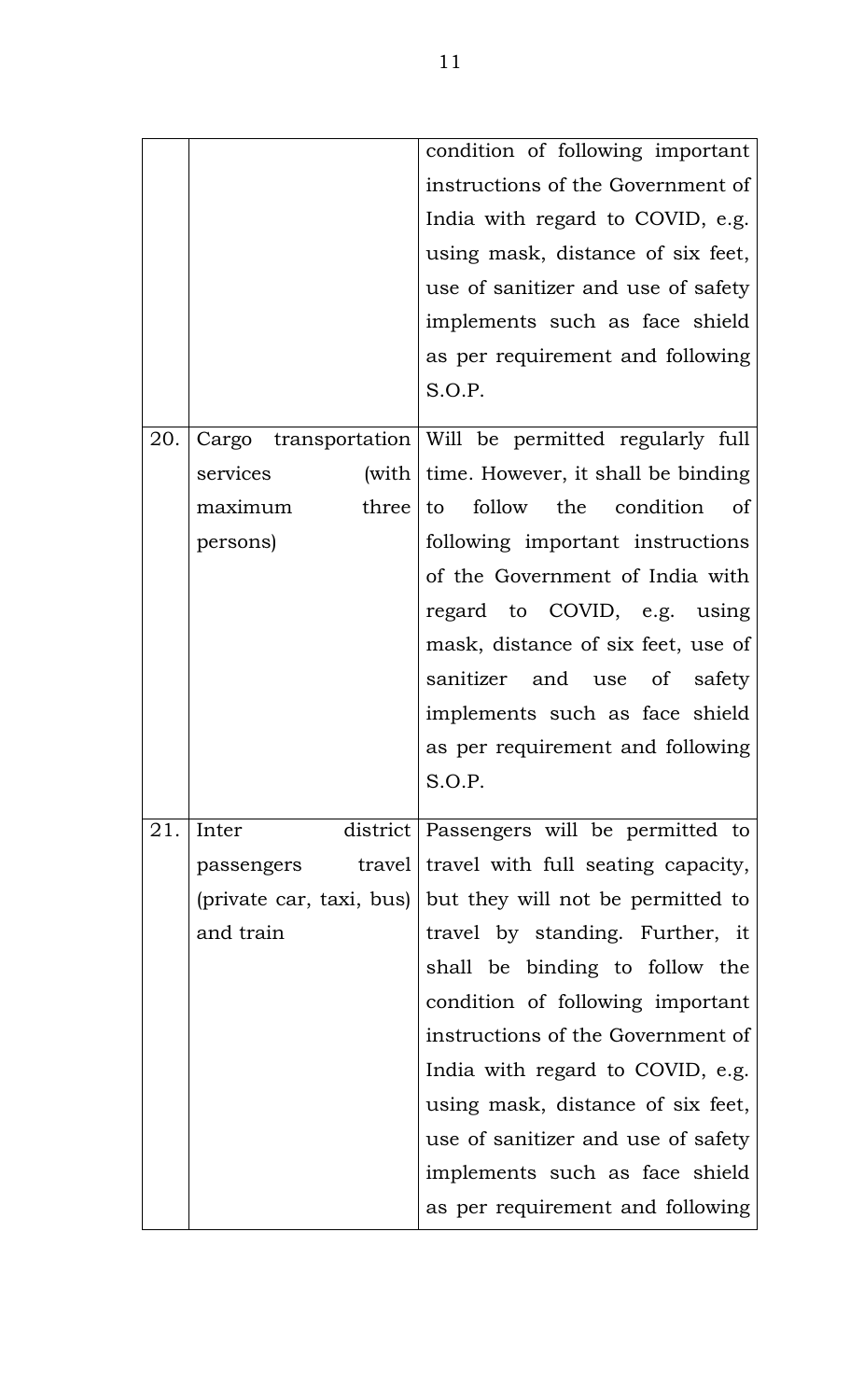|     |                    | S.O.P. However, if the passengers                                                                                                                                 |
|-----|--------------------|-------------------------------------------------------------------------------------------------------------------------------------------------------------------|
|     |                    | are travelling via the parts or                                                                                                                                   |
|     |                    | district under Level 5, then E-                                                                                                                                   |
|     |                    | Pass shall be necessary for such                                                                                                                                  |
|     |                    | passengers.                                                                                                                                                       |
|     |                    |                                                                                                                                                                   |
|     |                    | 22. Manufacturing sector Will be permitted regularly                                                                                                              |
|     |                    | (Export Oriented subject to the condition of                                                                                                                      |
|     | Units)             | following important instructions                                                                                                                                  |
|     |                    | of the Government of India with                                                                                                                                   |
|     |                    | regard to COVID, e.g. using                                                                                                                                       |
|     |                    | mask, distance of six feet, use of                                                                                                                                |
|     |                    | sanitizer and use of safety                                                                                                                                       |
|     |                    | implements such as face shield                                                                                                                                    |
|     |                    | as per requirement and following                                                                                                                                  |
|     |                    |                                                                                                                                                                   |
|     |                    |                                                                                                                                                                   |
| 23. |                    |                                                                                                                                                                   |
|     |                    | Manufacturing sector Will be permitted regularly<br>(1. Essential goods subject to the condition of                                                               |
|     | and                | units   following important instructions                                                                                                                          |
|     |                    |                                                                                                                                                                   |
|     |                    |                                                                                                                                                                   |
|     |                    | manufacturing raw of the Government of India with<br>materials required for regard to COVID, e.g. using<br>the same, packaging mask, distance of six feet, use of |
|     |                    | and complete supply sanitizer and use of safety                                                                                                                   |
|     |                    | chain. 2. Continuous implements such as face shield                                                                                                               |
|     |                    | process industries. 3. as per requirement, taking                                                                                                                 |
|     |                    | Security related   necessary measure for providing                                                                                                                |
|     |                    | industries. 4. Data electronic payment facility and                                                                                                               |
|     | Centres/           | Cloud   following S.O.P.                                                                                                                                          |
|     | Service Providers/ |                                                                                                                                                                   |
|     | Information        |                                                                                                                                                                   |
|     | Technology Service |                                                                                                                                                                   |
|     |                    | S.O.P.                                                                                                                                                            |
|     |                    |                                                                                                                                                                   |
|     |                    |                                                                                                                                                                   |
|     |                    |                                                                                                                                                                   |
|     |                    |                                                                                                                                                                   |
|     |                    |                                                                                                                                                                   |
|     |                    |                                                                                                                                                                   |
|     |                    |                                                                                                                                                                   |
|     |                    |                                                                                                                                                                   |
|     |                    |                                                                                                                                                                   |
|     |                    |                                                                                                                                                                   |
|     |                    |                                                                                                                                                                   |
|     |                    |                                                                                                                                                                   |
|     |                    |                                                                                                                                                                   |
|     |                    |                                                                                                                                                                   |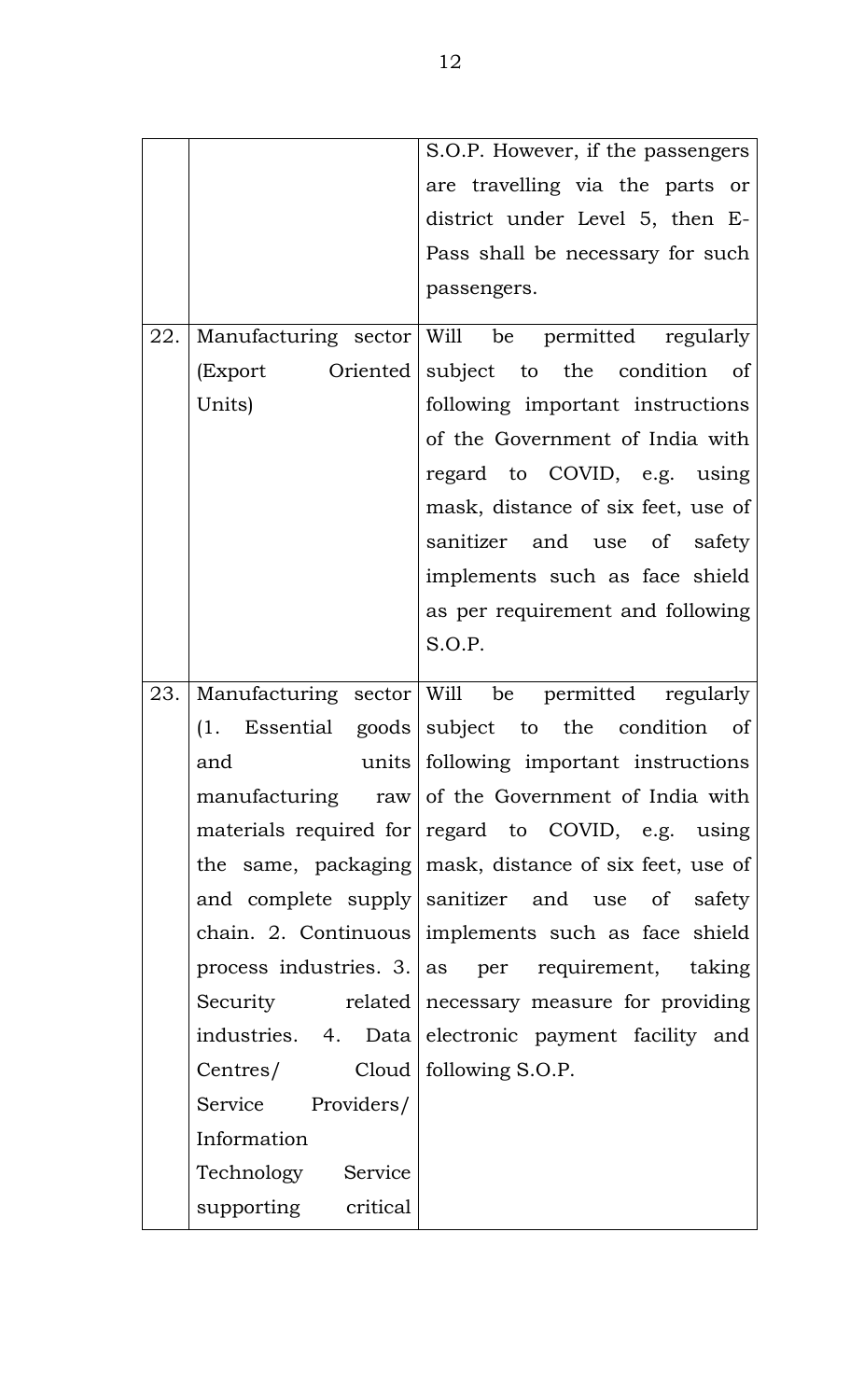|     | infrastructure and                             |                                                       |  |
|-----|------------------------------------------------|-------------------------------------------------------|--|
|     | services.                                      |                                                       |  |
|     |                                                |                                                       |  |
| 24. |                                                | Manufacturing sector Will be permitted regularly      |  |
|     |                                                | (Essential services subject to the condition of       |  |
|     |                                                | and continuous following important instructions       |  |
|     |                                                | process industries, of the Government of India with   |  |
|     |                                                | $\alpha$ export oriented regard to COVID, e.g. using  |  |
|     |                                                | industries and the mask, distance of six feet, use of |  |
|     | industries                                     | and sanitizer and use of safety                       |  |
|     | services                                       | in implements such as face shield                     |  |
|     |                                                | $m$ anufacturing sector as per requirement, taking    |  |
|     |                                                | other than those necessary measure for providing      |  |
|     |                                                | mentioned in Clause electronic payment facility and   |  |
|     | Nos. 23 and 24 of the $\vert$ following S.O.P. |                                                       |  |
|     | Government Order                               |                                                       |  |
|     | dated $4th$ June, 2021.                        |                                                       |  |
|     |                                                |                                                       |  |

# **For all the above items, Covid Appropriate Behaviour (CAB) is mandatory.**

**Items included in order dated 4th June, 2021 pertaining to Levels of Restrictions for Breaking the Chain of Covid-19 infection:**

# **Essential Services:**

1. Hospitals, diagnostic centre, clinic, vaccination centre, medical insurance offices, medical shops, medicines manufacturing industries. The same will also include other medical and health services and connected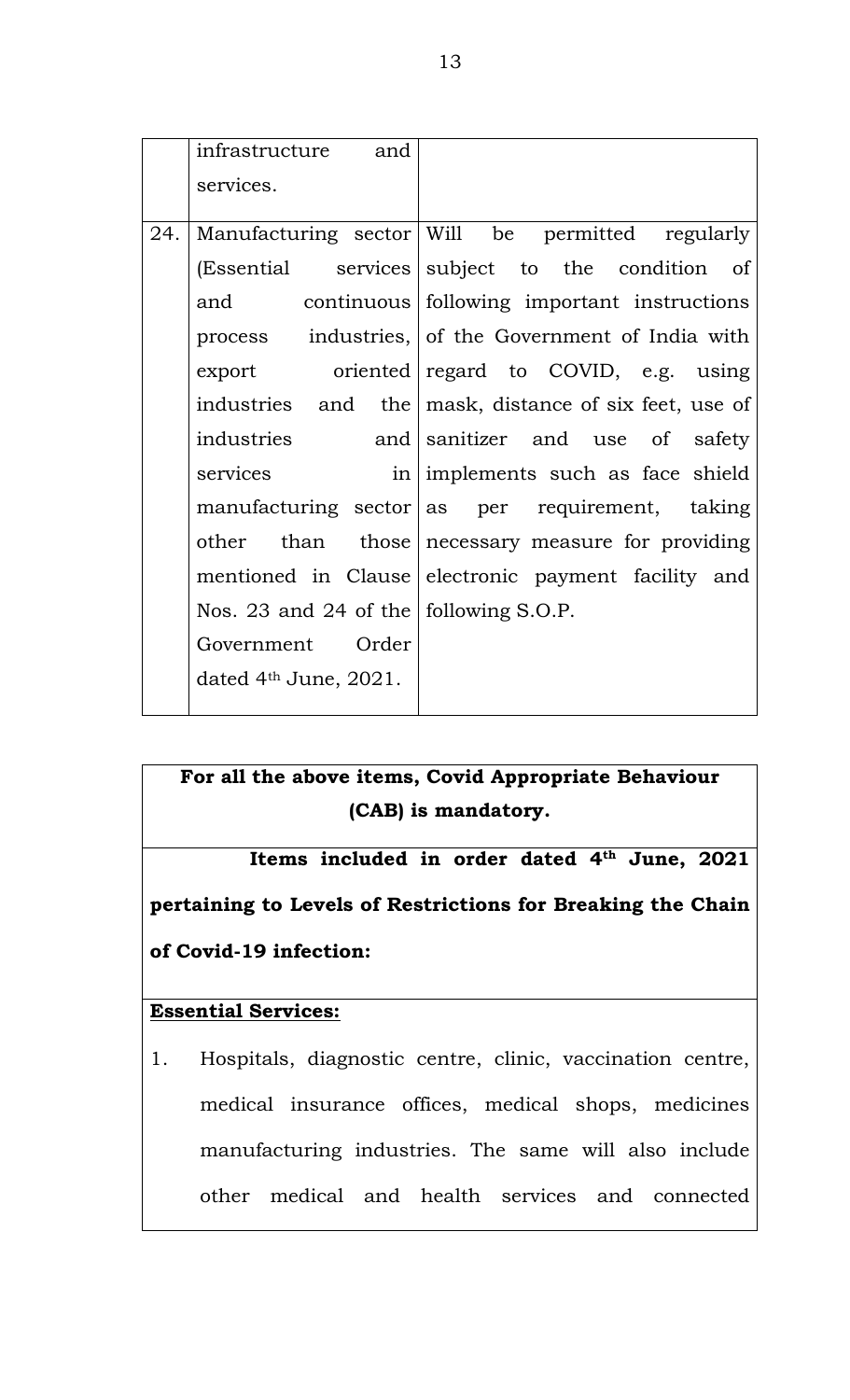manufacturing and distribution as well as distributor, transport and supply chain. Manufacturing and distribution of vaccinations, sanitizers, masks, medical equipments, raw material industries and subordinate services useful to them will also be included therein.

- 2. Government and private veterinary services, hospitals, animal husbandry centres and animal foods shops.
- 3. All essential matters of the forests and its related departments.
- 4. Airways and ancillary services pertaining thereto (Airlines, airports, maintenance services pertaining thereto, cargo services.)
- 5. Groceries, vegetable, fruit vendors, shops of dairy, bakery, sweets/ chocolate/ cake/ food items/ mutton, chicken, eggs, fish, etc.
- 6. Cold Storage and Warehousing.
- 7. Public transport system such as railways, taxi, auto rickshaw and public bus.
- 8. All pre-monsoon works and services carried out by the local authorities.
- 9. All public services provided by the local authorities.

# 10. Reserve Bank of India and the essential services declared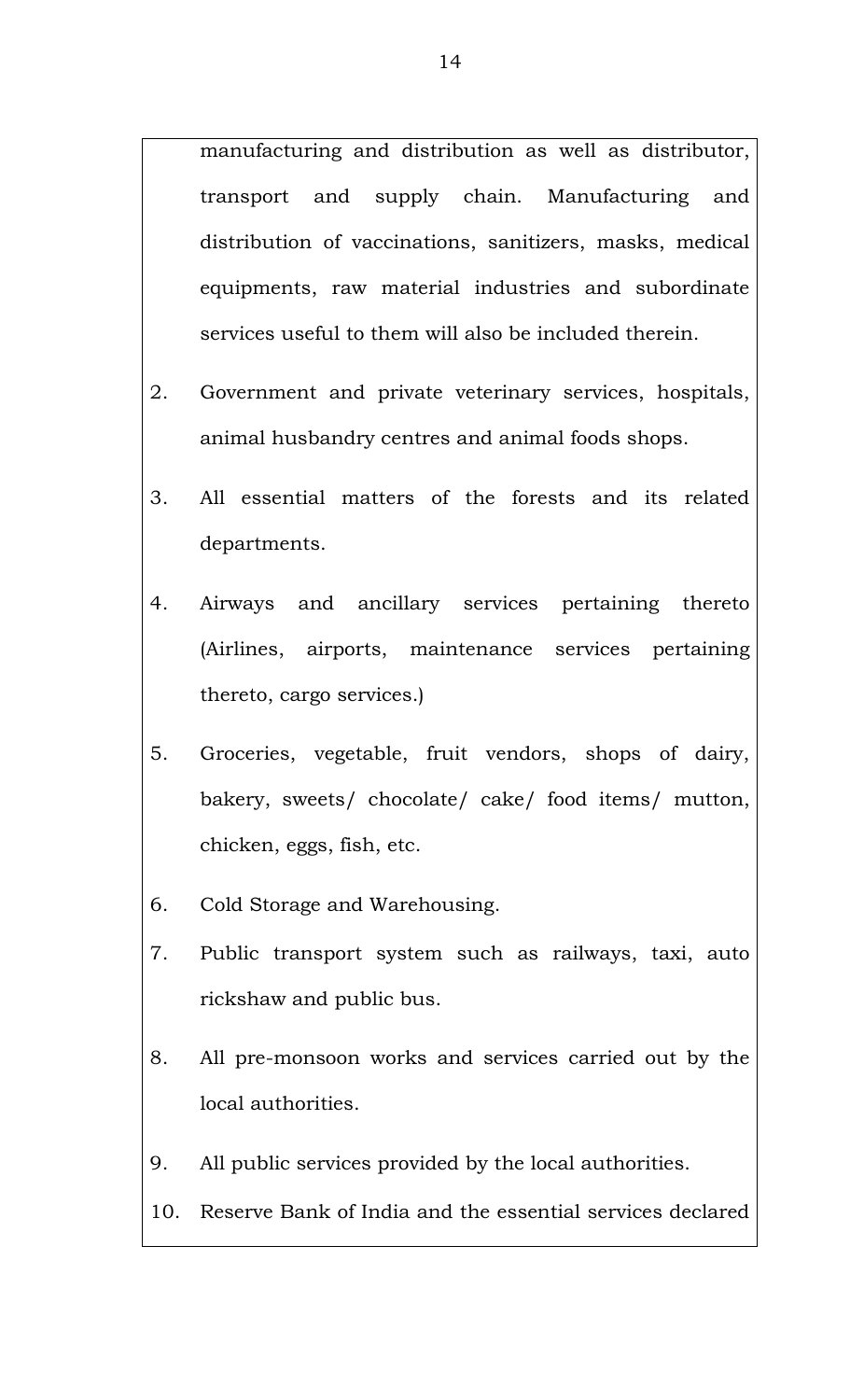by it.

- 11. SEBI and basic institutions related to financial market recognized by SEBI, Stock Exchange, Depositories, Clearing Corporation, etc and intermediaries registered with SEBI.
- 12. Repair/ maintenance related things necessary to keep the telephone service functional.
- 13. Transportation of goods and materials.
- 14. Water supply service.
- 15. Agriculture related services and all the ancillary services, seeds, fertilizer, instruments and their repair services required for agricultural works to keep all the agriculture related works continued.
- 16. Exports-imports of all kinds of commercial goods and products.
- 17. E-commerce (for supply of goods and services of essential services).
- 18. Recognized newspapers and services related thereto.
- 19. Petrol pumps and services pertaining to petroleum related products.
- 20. All kinds of cargo services.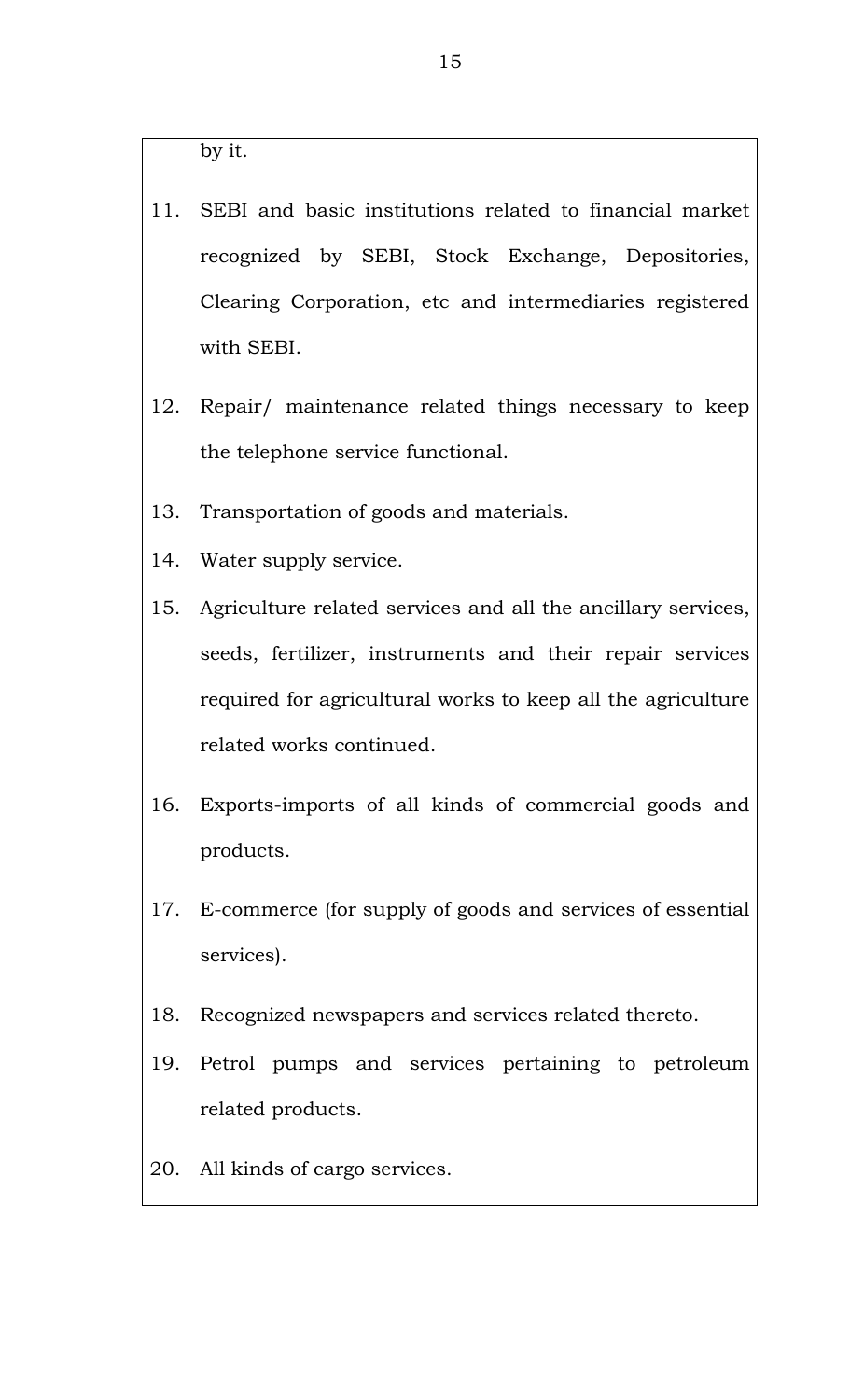- 21. Data centres, cloud service providers, IT Information Technology related basic facilities and services.
- 22. Government and public security services.
- 23. Electricity and gas supply services.
- 24. ATMs
- 25. Postal service.
- 26. Custom house agents, authorized licensed multimodal transport operators (transporting vaccinations/ medicines/ life saving medicines).
- 27. Industries manufacturing raw materials, packaging materials required for essential services.
- 28. Essential services decided by the Local Disaster Management Authority.
- 29. All optical shops.
- 30. Shops selling tyres, repair workshop, service centre and establishment selling spare parts pertaining to transport system.
- 31. Apart from these, any services which have been declared as essential and emergency services by the Local Disaster Management Authority.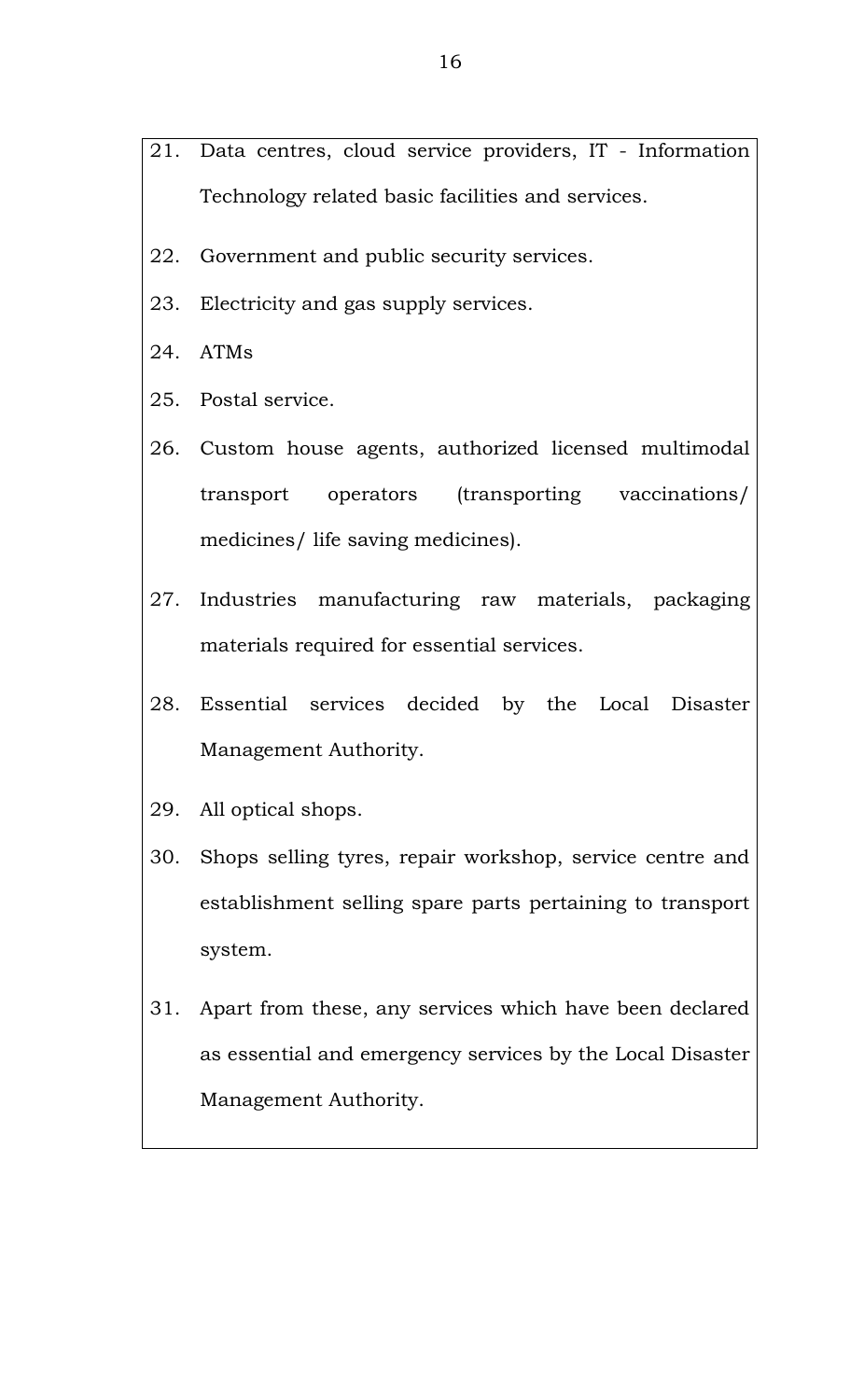- a. It shall be mandatory for all the industries, businesses and private establishments and their employees to have Negative RTPCR Test Report with them. (Validity for 15 days.) Without Negative RTPCR Test Report, the shop/ business cannot be permitted to open.
- b. If these rules are violated, the concerned shop/ establishment shall be kept closed till the catastrophe of Corona pandemic exists and penalty shall be recovered as per the orders issued prior hereto from time to time.
- c. Responsibility of scrupulously implementing the aforesaid direction shall lie on the Commissioner and Administrator, Municipal Corporation, Aurangabad in Aurangabad Municipal Corporation area (urban parts). Responsibility to keep control on this whole process shall lie on the Incident Commander and Collector/Tahsildar, Aurangabad.
- d. The undersigned may revise/cancel the present order as per requirement.

Above order shall remain in force from 07.00 am on the date 7th June, 2021 till further order.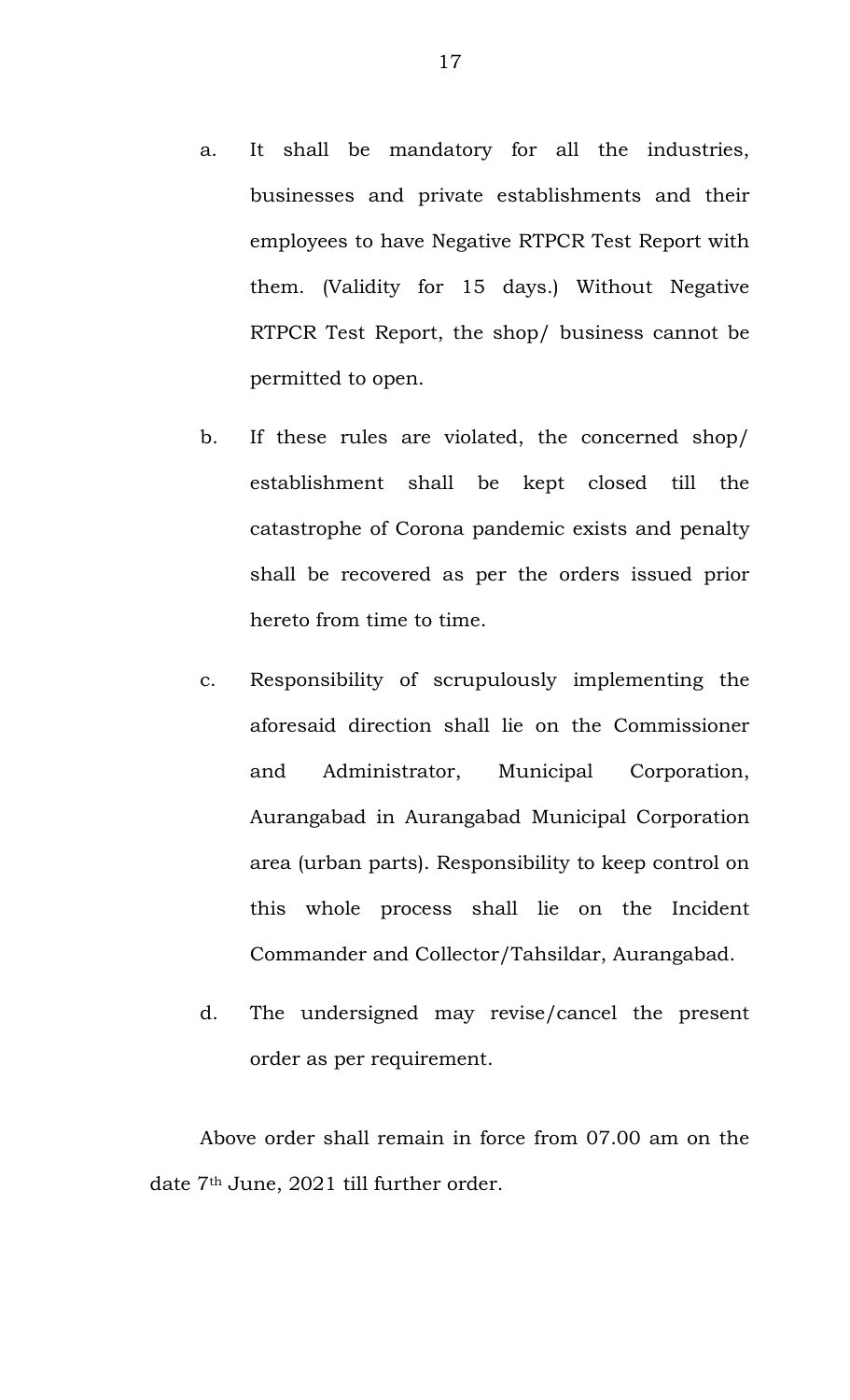Any person, institution or organization avoiding or expressing opposition to implementation of the above order, shall be liable to penal/legal action under sections 51 to 60 of the Disaster Management Act, 2005 and section 188 of the Indian Penal Code, 1860 and the Epidemic Diseases Act 1897.

Above order has been issued under the joint signatures on the date 05.06.2021.

| $Sd$ – (Illegible)                        | $Sd$ – (Illegible)      | $Sd$ – (Illegible)      |
|-------------------------------------------|-------------------------|-------------------------|
| Sunil Chavan, IAS                         | Astik Kumar Pandey, IAS | 6/6                     |
| District Magistrate and                   | Administrator           | Dr. Nikhil Gupta, IPS   |
| Chairman, District<br>Disaster Management | Municipal Corporation,  | Commissioner of Police, |
| Authority, Aurangabad                     | Aurangabad              | Aurangabad City         |

Copy forwarded respectfully to:

- 1) Additional Chief Secretary, Home Department (Special), Mantralaya, Mumbai for information.
- 2) Divisional Commissioner, Aurangabad for information.
- 3) Special Director General of Police, Zone Aurangabad for information.

#### **Copy sent for information and necessary action to:**

- 1) Commissioner of Police (City), Aurangabad.
- 2) Commissioner and Administrator, Municipal Corporation, Aurangabad.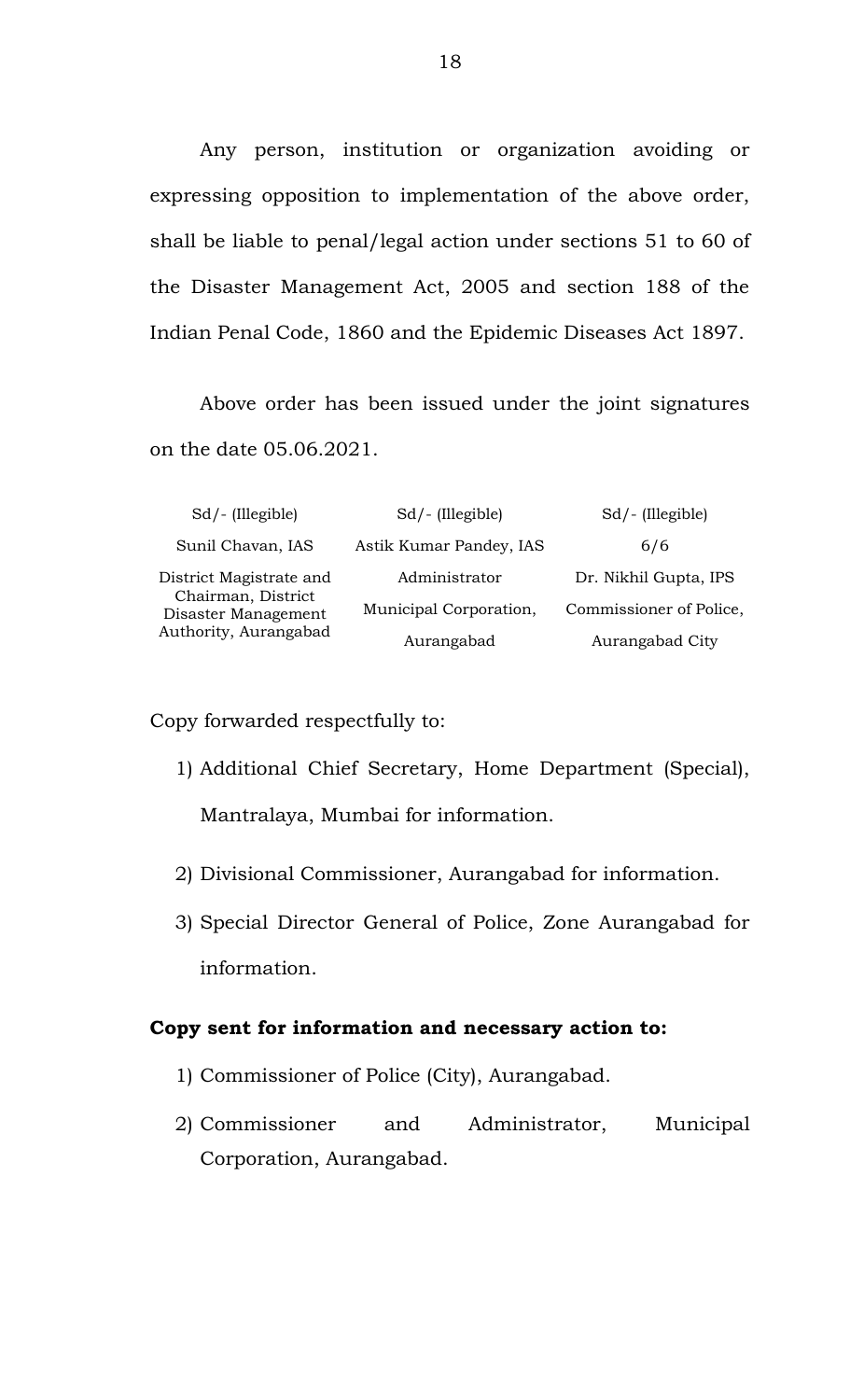- 3) Joint Managing Director, M.S.V.V. Company, Aurangabad.
- 4) Chief Executive Officer, Z.P. Aurangabad.
- 5) Superintendent of Police (Rural), Aurangabad.
- 6) Vice-Chancellor, Dr. Babasaheb Ambedkar, Marathawada University, Aurangabad.
- 7) Dean, Government Medical College and Hospital, Aurangabad.
- 8) Chief Engineer, Maharashtra State Vidyut Vitaran/Pareshan Company Ltd., Aurangabad.
- 9) District Surgeon, Aurangabad.
- 10) Superintendent, Archeological Survey of India, Aurangabad Division.
- 11) Joint Director (Industries), Aurangabad.
- 12) Joint Director (Industry Safety) and Chief Engineer (MIDC), Aurangabad.
- 13) Regional Transport Officer, Aurangabad.
- 14) Superintendent, State Excise, Aurangabad.
- 15) Deputy Commissioner, Foods and Drugs Administration, Aurangabad.
- 16) Regional Officer, M.I.D.C., Aurangabad.
- 17) District Supply Officer, Aurangabad.
- 18) All Sub-Divisional Officers and Sub-Divisional Magistrates, Aurangabad District.
- 19) All Sub-Divisional Police Officers, Aurangabad District.